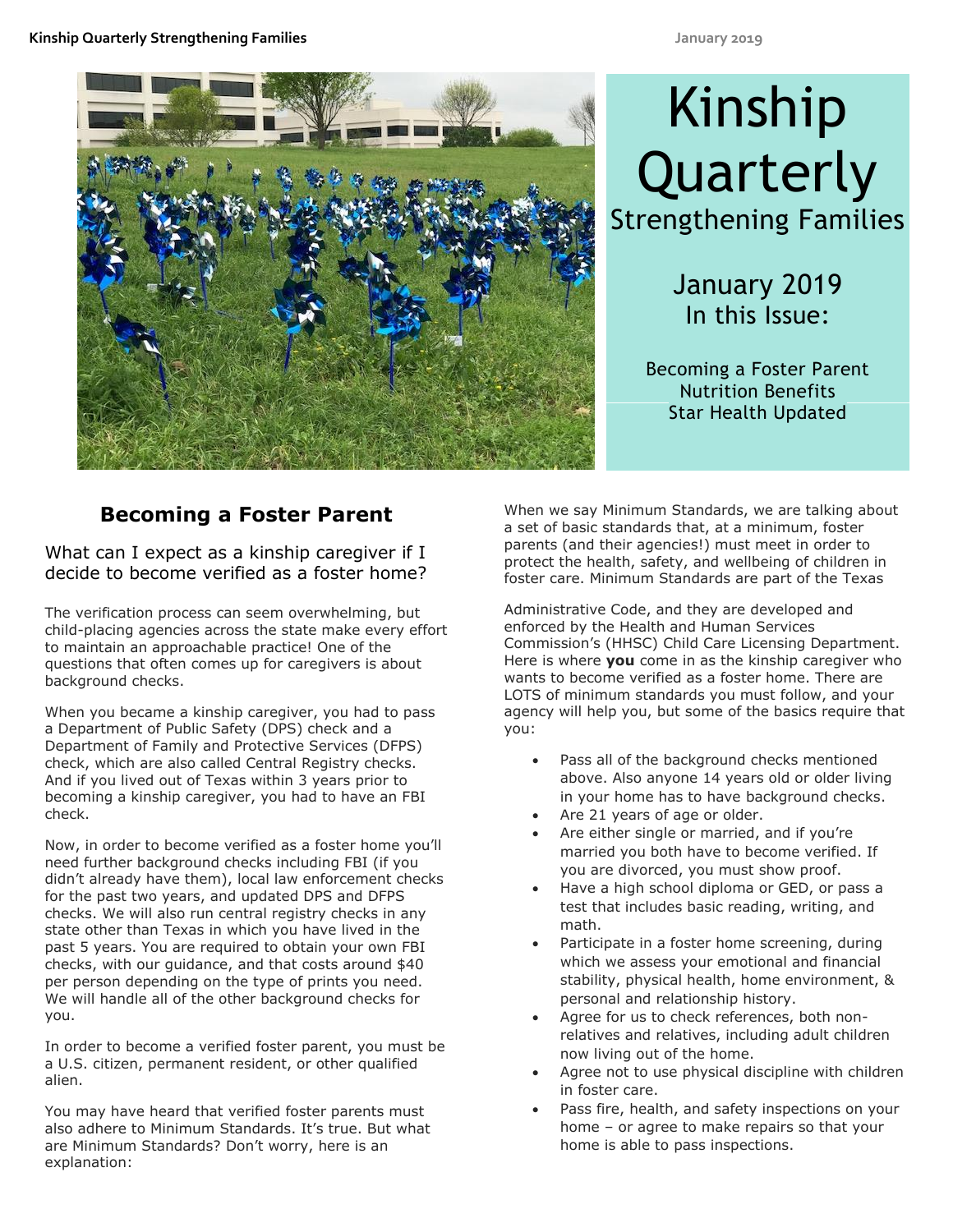- Show proof that your pets are current with vaccinations.
- Learn CPR and take first aid.
- Obtain a tuberculosis (TB) screening for yourself and all household members.

You are also required to participate in 25-35 hours of training before you can be verified as a foster parent. Trainings are free, and schedules and hours depend on the child-placing agency you are working with. This training, called pre-service training, will help you learn about how abuse and neglect can affect the children you are caring for!

Kinship caregivers who are considering becoming verified as foster parents also wonder about potential expenses they might incur. One cost you will incur includes the FBI background check for yourself and, if applicable, your spouse or anyone in your household who is 14 years old or older. Depending on the county you live in and other factors, you may incur costs associated with CPR, first aid, pet vaccinations, health inspection, fire inspection, fire extinguisher, medications lock boxes and any repairs or home modifications required for you to pass the home screening. If you need help with these costs, please contact your Kinship Development Worker for help.

We hope this answers some basic questions for kinship providers considering the foster home verification process! A directory of [child-placing agencies](https://www.dfps.state.tx.us/Child_Care/Search_Texas_Child_Care/ppFacilitySearchFoster.asp) who can assist you can be found here, or contact your local CPS [Foster Care and Adoption Development](https://www.dfps.state.tx.us/Adoption_and_Foster_Care/About_TARE/Foster_Care/default.asp) (FAD) team.

#### **Nutrition Benefits Child Development**



Good nutrition is important for everyone, but VERY important for infants and toddlers. That's because good nutrition is needed for babies to be healthy, develop strong immune systems, healthy body functions, and new brain cells. Good nutrition is required for babies to achieve developmental milestones.

Providing needed nutrition is basic. Providing loving and responsive feeding gives babies the ideal environment for meeting nutritional needs, and also basic social and emotional needs. Meal times can be a special time for emotional bonding between families, children, and caregivers. Caregivers can lay the foundations of positive, stable, safe, and secure relationships during meal times.

Babies benefit from being held during bottle feeding, even when they are able to hold their own bottles. Bottle feeding is a wonderful opportunity for eye contact, loving touch, and a soothing voice. Maybe even a song or two. As a baby gets older, a quick tickle can add laughter and joy to feeding time.

By four-six months, babies can begin eating soft, semi-solid foods. Soon after that they take an interest in what other

people are eating and drinking. As their fine motor skills develop they learn to bring food to their mouths, and sometimes succeed! They also learn to hold and drink from an open cup. This is a messy time, so a good supply of bibs will come in handy.

Self-feeding is an important developmental milestone. Another step in this process is dropping food, bowls, spoons and cups on the floor. Again, messy, but developmentally appropriate. In spite of how it may seem, they don't do this to give you more work, it's just a part of how they learn. A tarp or towel under the high chair can make clean up easier.

#### **Common Feeding Problems**

Sometimes, a baby or toddler will experience feeding problems. It is estimated that 25% of children will experience some type of feeding problem.

Here is a list of things that might indicate a little one is experiencing feeding difficulties:

- Difficulty sucking, swallowing, or chewing
- Vomiting, reflux and excessive drooling and/or colic
- Partial or total food refusal
- Picky eater
- Inability to try and eat foods with more textured
- Delay in self feeding
- Little to no weight gain
- Tantrums in and around meal times

Posture and seating are often over looked and can impact a child's successful feeding. An upright posture with a wellsupported head, neck and trunk can help with swallowing. The head and neck should be tilted forward (flexed) slightly with the chin bent towards the chest so the head does not tilt backwards during feeding and swallowing. This ensures that food/fluids do not enter into the respiratory tracts.

#### **Things You Can Do**

Be alert and write down any reflux, frequent and/or large volumes of spitting and/or vomiting patterns. Contact your child's pediatrician if these symptoms persist.

Encourage self-feeding by allowing your toddler to pick up food and hold a spoon while eating and make note of any pickiness, delays in self-feeding, refusal to eat and tantrums during meal times.

If you suspect your child is experiencing feeding difficulties, a referral to ECI may be appropriate. ECI services can assist your family with gaining the knowledge and skills to support you and your child with these difficulties.

**To find a local ECI program in your area, visit the [ECI](https://citysearch.hhsc.state.tx.us/)  [program search page](https://citysearch.hhsc.state.tx.us/) or call the Health and Human Services (HHS) Office of Ombudsman at (877) 787- 8999**.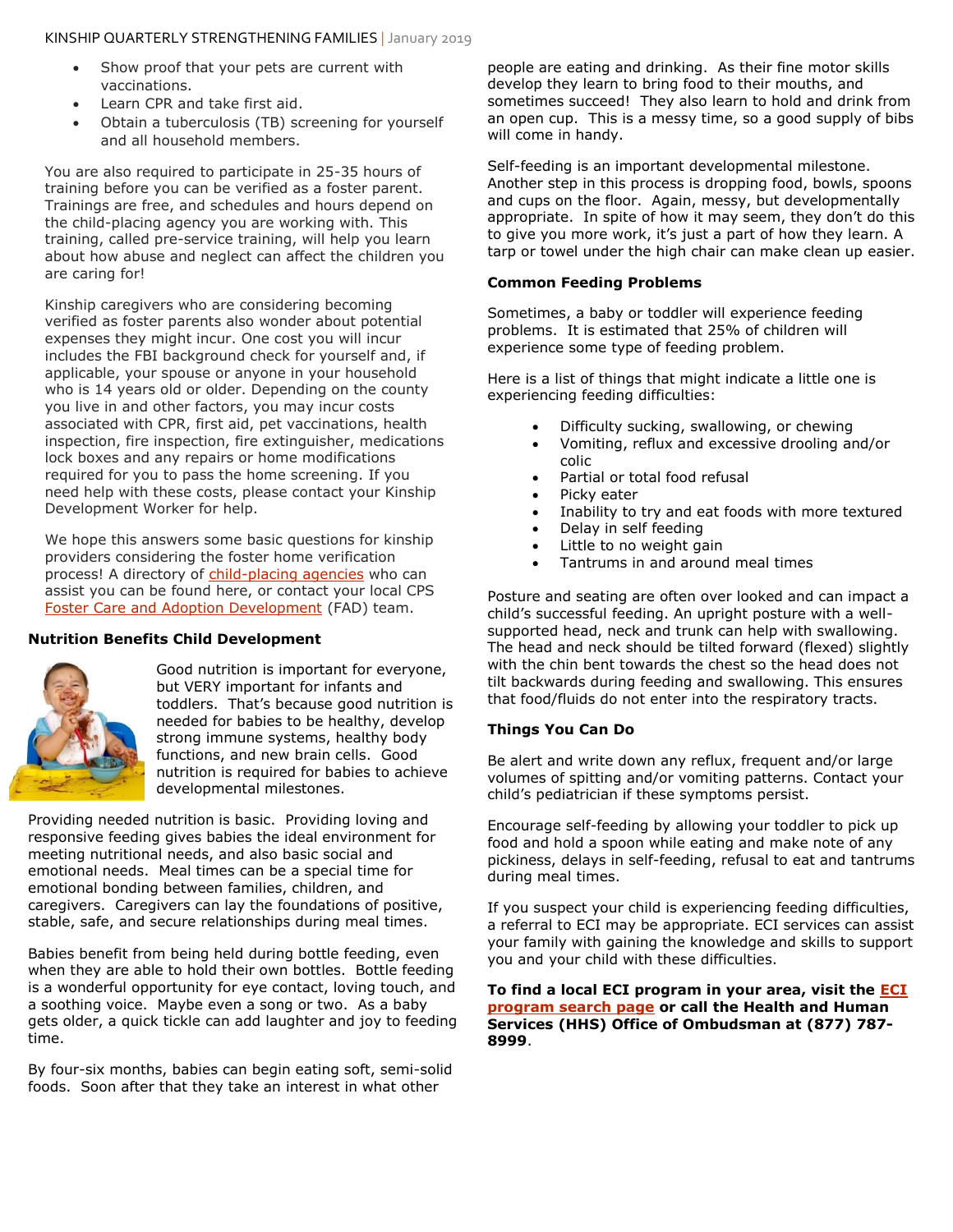### **Winter Safety Tips**

#### **Dress for winter**

 If your child's feet and hands are warm, what they are wearing is usually good. If your child is dressed too warm, she could sweat and feel colder when she stops playing. Dress your child in layers of clothing that can be put on and taken off easily.

#### **Car Safety**

- Dress your child in thin layers.
- Tighten the straps of the car seat harness.
- Use a coat or blanket over the straps.

#### **Water Safety**

- Keep pools well-maintained with clear water even if it is too cold to swim. If someone falls in, they can be seen and be helped faster.
- Pool covers need to be drained of accumulated rain water and free of debris.

#### **Fire Safety**

- Install fire alarms strategically. Ensure that they are working order periodically.
- If you have gas appliances, install a carbon monoxide detector.
- Keep all matches, lighters and candles out of reach of children.
- Develop a plan for what to do if there is a fire and teach your children what they should do.

#### **Resources**

- DFPS Kinship Care Facebook [www.facebook.com/TexasKinshipCaregivers](http://www.facebook.com/TexasKinshipCaregivers)
- STAR Health [https://www.dfps.state.tx.us/Child\\_Protection/Medical\\_Services/guide-star.asp](https://www.dfps.state.tx.us/Child_Protection/Medical_Services/guide-star.asp)
- Texas Home Visiting [http://www.texashomevisiting.org](http://www.texashomevisiting.org/)
- Help for Parents [www.helpandhope.org](http://www.helpandhope.org/)
- Methodist Children's Home [www.MCH.org](http://www.mch.org/)
- Help for Teaching Reading [www.sightandsoundreading.com/](http://www.sightandsoundreading.com/)
- DFPS Kinship Care Information [www.dfps.state.tx.us/Adoption\\_and\\_Foster\\_Care/Kinship\\_Care/](http://www.dfps.state.tx.us/Adoption_and_Foster_Care/Kinship_Care/)
- Services for Youth and Young Adults [www.dfps.state.tx.us/Child\\_Protection/Youth\\_and\\_Young\\_Adults/default.asp](http://www.dfps.state.tx.us/Child_Protection/Youth_and_Young_Adults/default.asp)
- Child Safety Information [www.dfps.state.tx.us/Child\\_Protection/Child\\_Safety/default.asp](http://www.dfps.state.tx.us/Child_Protection/Child_Safety/default.asp)
- Summer Camp Information<http://www.campsusa.org/resources/>
- YMCA Camps <http://www.ymca.net/find-a-y-camp/>
- Boys & Girls Clubs of America [https://www.bgca.org](https://www.bgca.org/)

## **Youth Take Flight Instagram Account for Youth**

DFPS is pleased to announce the launch of the new youth and young adult focused Instagram page called **"Youth Take Flight"** on 2/1/19. The name of the page and content design was created in conjunction with the Statewide Youth Leadership Council. Information posted to this page will include uplifting quotes, success stories, pictures and some important resource information. Instagram is now replacing the former Texas Youth Connection Facebook page.

Please ask youth and young adults currently or formerly in foster care to sign up for an Instagram account and visit and follow the Youth Take Flight Instagram page by either:

- Opening the Instagram application on their phone and searching for **@youthtakeflight**
- Logging in to Instagram online and visiting this link:<https://www.instagram.com/youthtakeflight/>

There will be a \$75 prize to the youth or young adult who submits the logo selected for use on the Youth Take Flight Instagram page. **Submissions are due no later than 3/15/19**. Please send submissions for the logo or any suggested content to be posted to Davina Hollin, DFPS State Office Education and Training Voucher/Youth Program Specialist at (512) 438-3769 or [davina.hollin@dfps.state.tx.us](mailto:davina.hollin@dfps.state.tx.us)